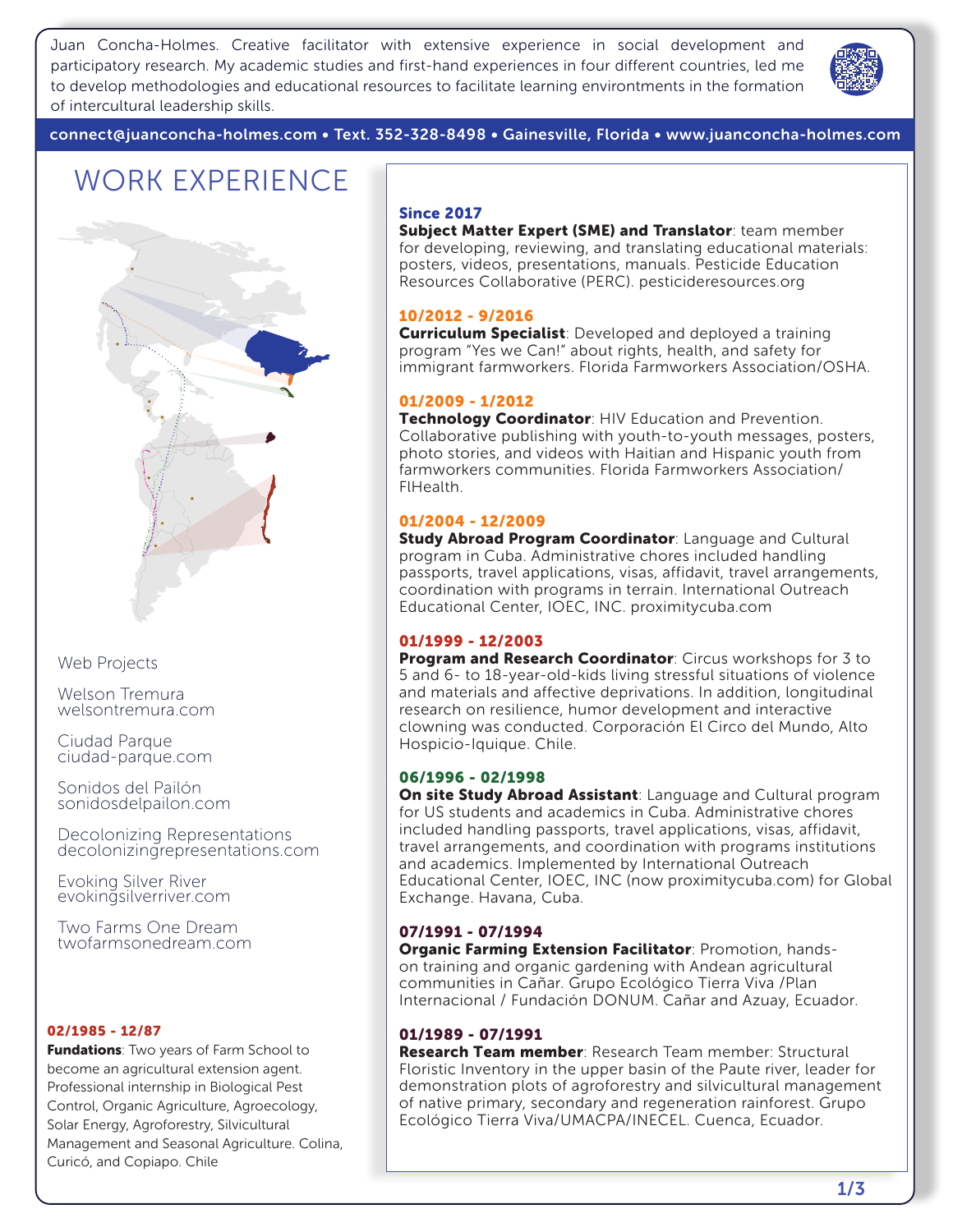### EDUCATION and Skills

## Final Cut Pro

 $D$  a v i n  $M$  - 2022  $\circ$  l v e, Joom Major: Communication. dobe In – Designe Quito, Ecuador. **In Solivar, In Op**, Cultural Studies Major: Communication. Universidad Andina Simón Bolívar,

## Illustrator, Photographer,

 $\Box$  Elorida School of Massage Inerapist<br>Digital, Graphic Contract of Massage. methodologies and tools<br>  $\overline{AB} \cap \overline{AB}$   $\overline{C}$  Florida School of Massage. Future Studies Research on for enhance learning experiences online, in-Social Sciences and

 $C$  a Future Studies e, Office, Articulate, Massage Therapist

# $P$ ul person, and in-classroom.  $y$  pe  $T$ umult,  $SCALAR$ , HTML Education Technology. riculture and pesticides

prevent gardening Major: Communication and Leadership and Latural control, <sup>compagge</sup> Resiliencia, Humor development and the Certificate dies. Migrants, BS - 2013 Agricultural Education and Communication. Development. Cum Laude + Certificate

Leadership, Commiversity of Florida. t, Intercultural

Communication, Caneative, Teamwork, Facilitation, Visiasiany, Computer proficiency, Le Media Production p experience, Social Justic<sup>Santa Fe College</sup>, munication

Political Sciences AS Technology and Digital **Media Production** 

May 2009.

People Technician<br>Instituto de Educación Rural S, COLLACSO - University ON Agronomist Agricultural **Technician** 

Drganic Farming.<br>Chile. 1985.  $\Box \text{e}_s$ , Research, (IER). Professional practice and Organic Farming.

skills, Organizational know-how, IER). Professional practice  $\bigcirc$   $\bigcirc$   $\bigcirc$   $\bigcirc$  of Havana. Havana,  $\bigcirc$  in Biological Pest Control  $\bigcirc$   $\bigcirc$   $\bigcirc$  Cuba. Coursework  $\bigcirc$ Master in Social Development FLACSO - University of Havana. Havana, Cuba. Coursework 1996-1998.

> Study abroad, Alterity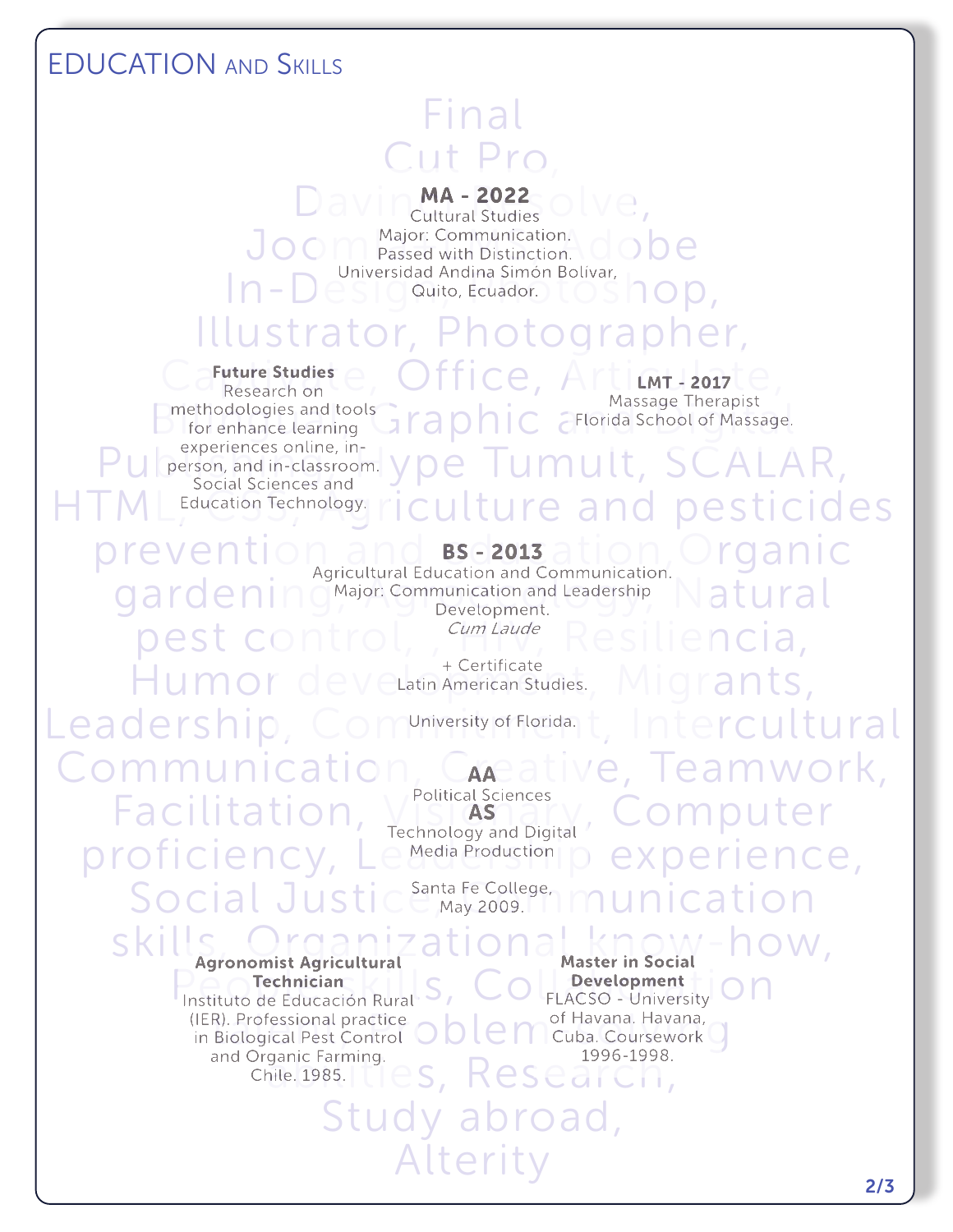## PRODUCTIONS AND PUBLICATIONS

### Health, safety and rights for agricultural workers in Florida.

| Present:  | Several websites with interactive elements and original artwork.                                                   |
|-----------|--------------------------------------------------------------------------------------------------------------------|
| 2021      | Editing and publishing COVID-19 educational videos                                                                 |
| 2019      | Co-Author and Editor for Disasters in Paradise: Natural Hazards, Social Vulnerability<br>and Development Decisions |
| 2018      | Author of The life of a Seed, In the Deep, and Gusanito, children story books.                                     |
| 1992-2002 | Creating and producing educational and promotional graphic materials. Organic<br>gardening                         |

| Health, safety and rights for agricultural workers in Florida. Farmworker Association of Florida. |                                                                                                                                                                                          |  |
|---------------------------------------------------------------------------------------------------|------------------------------------------------------------------------------------------------------------------------------------------------------------------------------------------|--|
| 2014-2017                                                                                         | Yes we Can! Annual Calendar for Farmworker Safety, Health and Rights in Florida.                                                                                                         |  |
| 2015                                                                                              | Booklet for Campesino a Campesino Encuentro de Agroecología. 2014 Farmworkers'<br>Health and Safety Training by Grassroots Organizations Journal of Agromedicine Vol.<br>19, Iss. 2,2014 |  |
| 2013                                                                                              | Yes we Can! Train-the-Trainer Manual and aditional booklets, posters, card game, and<br>triptychs                                                                                        |  |
| 2009-2010                                                                                         | DVD author Suplementary digital material for educational prevention programs on<br>HIV/AIDS, video editing, and photostories published in spanish, english, and hatian<br>creole.        |  |

#### Advisory Board member Reviewer, Translator and co-author for PERC

- 2017 WPS Train-the Trainer, of 5 Power Point modules.
- 2016 WPS Central Posting Poster
- 2016 WPS Train-the-Trainer Manual.
- 2016 WPS How to Comply Manual.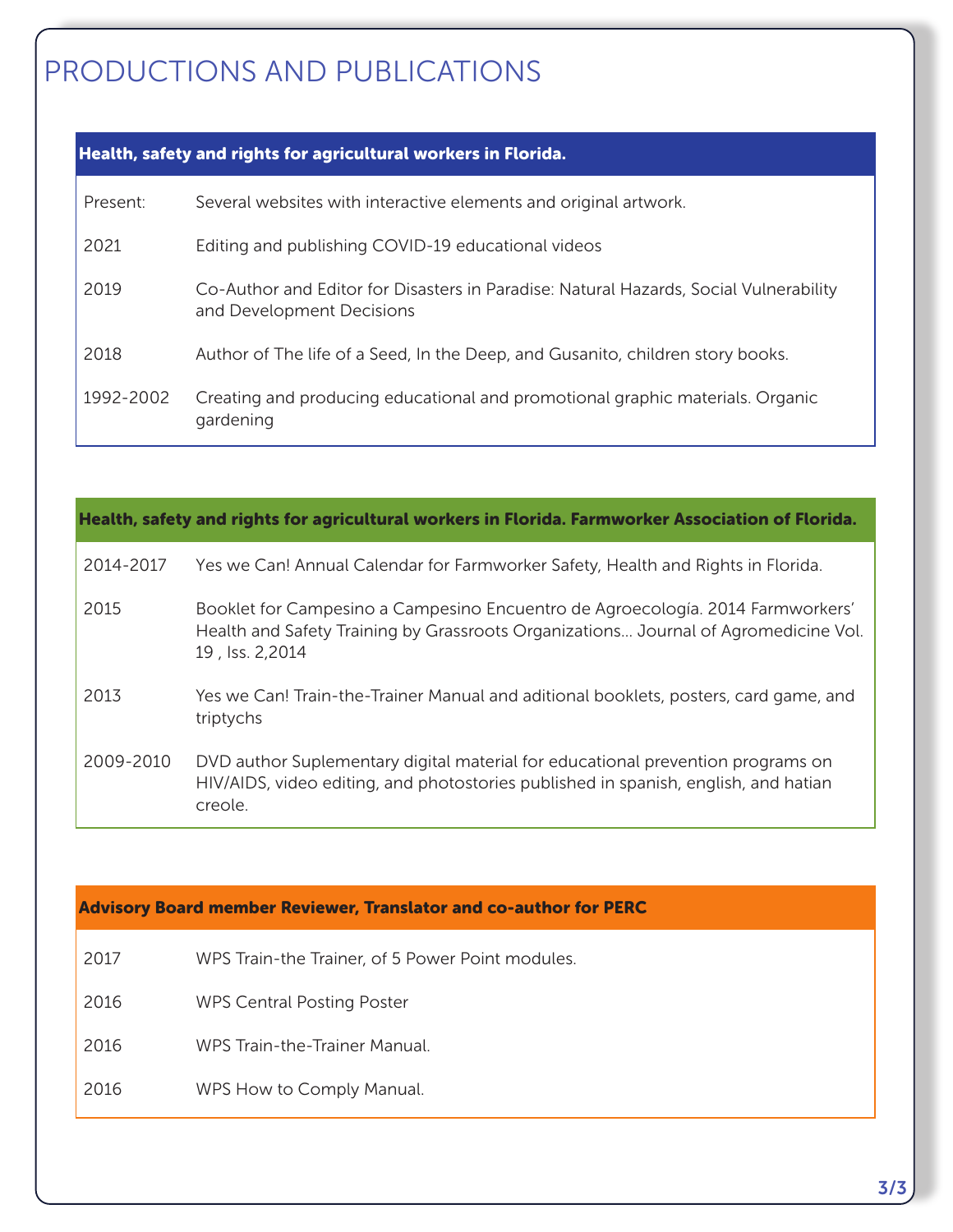Juan Concha-Holmes. Facilitador creativo con amplia experiencia en desarrollo social e investigación participativa. Mis estudios académicos y experiencias de primera mano en cuatro países diferentes, me han lllevado a desarrollar metodologías y recursos educativos para facilitar ambientes de aprendizaje en la formación de habilidades de liderazgo intercultural.



connect@juanconcha-holmes.com • Text. 352-328-8498 • Gainesville, Florida • www.juanconcha-holmes.com

### EXPERIENCIA LABORAL Desde 2017



#### Projectos Web

Welson Tremura welsontremura.com

Ciudad Parque ciudad-parque.com

Sonidos del Pailón sonidosdelpailon.com

Decolonizing Representations decolonizingrepresentations.com

Evoking Silver River evokingsilverriver.com

Two Farms One Dream twofarmsonedream.com

#### 02/1985 - 12/87

**Cimientos**: Dos años de Escuela Agrícola para convertirme en Técnico agrícola. Práctica profesional en Control Biológico de Plagas, Agricultura Orgánica, Agroecología, Energía Solar, Agroforestería, Manejo Silvícola y Agricultura de Temporada. Colina, Curicó y Copiapó. Chile

Consultor Experto (SME) y Traductor: miembro del equipo para desarrollar, revisar y traducir materiales educativos: carteles, videos, presentaciones, manuales. Pesticide Education Resources Collaborative (PERC). pesticideresources.org

#### 10/2012 - 9/2016

**Especialista en Currículo**: Desarrollo e implementación de un programa de capacitación "¡Sí se puede!" sobre los derechos, la salud y la seguridad de los trabajadores agrícolas inmigrantes. Florida Farmworkers Association/OSHA.

#### 01/2009 - 1/2012

Coordinador de Tecnología: Desarrollo e implementación de un programa de educación y prevención del VIH. Publicación colaborativa con mensajes de joven a joven, afiches, reportajes fotográficos y videos con jóvenes haitianos e hispanos de comunidades de trabajadores agrícolas. Florida Farmworkers Association/FlHealth.

#### 01/2004 - 12/2009

Coordinador de Programas de Estudios en el Extranjero: Programa de Lengua y Cultura en Cuba. Las tareas administrativas incluyeron el manejo de pasaportes, solicitudes de viaje, visas, declaraciones juradas, arreglos de viaje, coordinación con programas en el terreno. International Outreach Educational Center, IOEC, INC. proximitycuba. com

#### 01/1999 - 12/2003

Coordinador de Programas e Investigación: Talleres de circo para niños de 3 a 5 y de 6 a 18 años que viven situaciones estresantes de violencia y carencias materiales y afectivas. Además, se realizó una investigación longitudinal sobre la resiliencia, el desarrollo del humor y el clown interactivo. Corporación El Circo del Mundo, Alto Hospicio, Iquique. Chile.

#### 06/1996 - 02/1998

Asistente local para Estudios en el Extranjero: programa de idioma y cultura para estudiantes estadounidenses y académicos en Cuba. Las tareas administrativas incluyeron el manejo de pasaportes, solicitudes de viaje, visas, declaraciones juradas, arreglos de viaje y coordinación con programas académicos e instituciones. Implementado por International Outreach Educational Center, IOEC, INC (ahora proximitycuba.com) para Global Exchange. La Habana, Cuba.

#### 07/1991 - 07/1994

Facilitador de Extensión en Agricultura Orgánica: Promoción, capacitación práctica y elaboración de huertos orgánicos con comunidades agrícolas andinas en Cañar. Grupo Ecológico Tierra Viva / Plan Internacional / Fundación DONUM. Cañar y Azuay, Ecuador.

#### 01/1989 - 07/1991

Integrante de Equipo de Investigación: Integrante del Equipo de Investigación: Inventario Florístico Estructural en la cuenca alta del río Paute, líder para parcelas demostrativas de manejo agroforestal y silvícola de bosque húmedo nativo primario, secundario y en regeneración. Grupo Ecológico Tierra Viva/UMACPA/INECEL. Cuenca, Ecuador.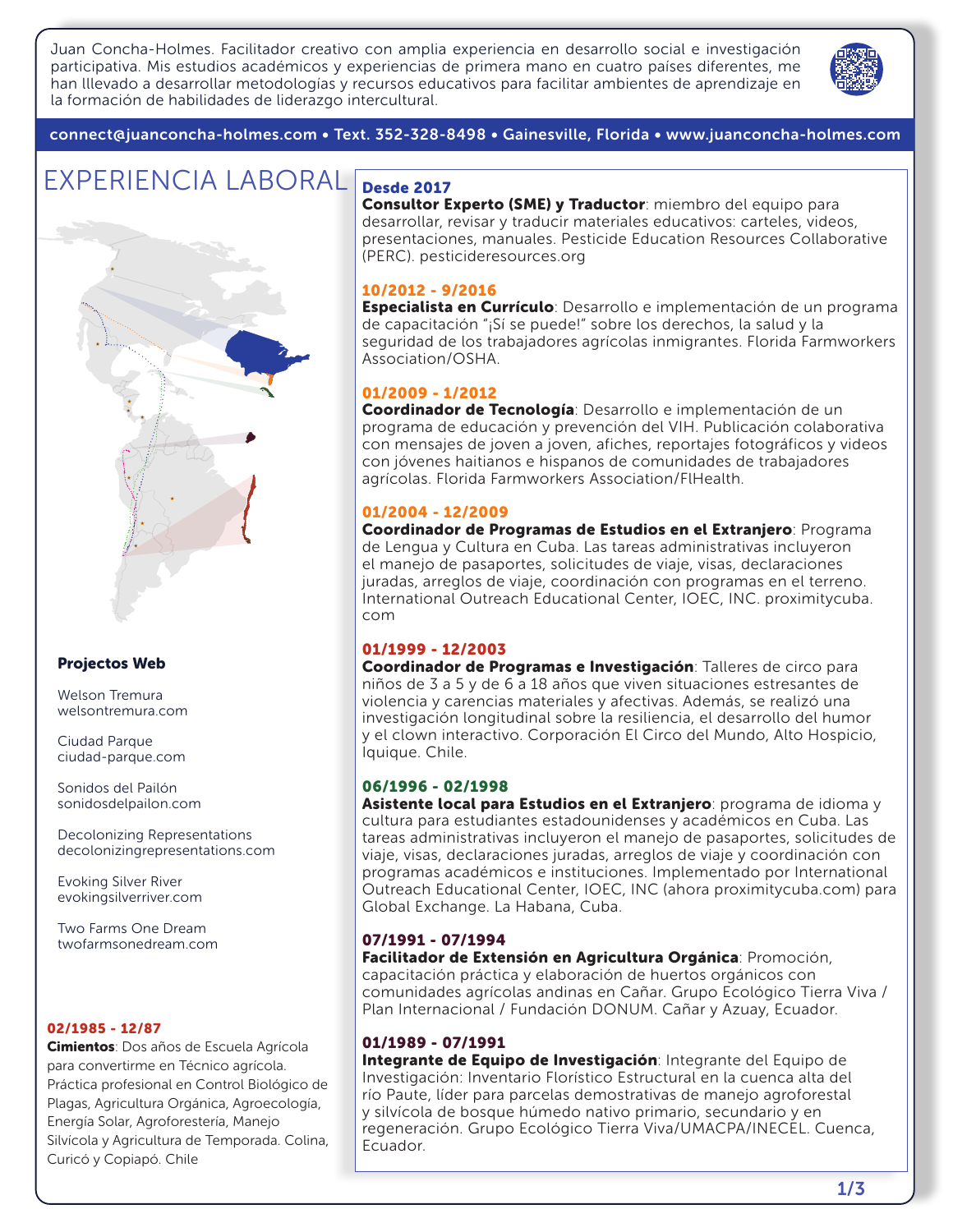### EDUCACION y Habilidades

## Final Cut Pro,

#### MA - 2022

MA - ZUZZ<br>Concentración en comunicación. Joomaan Distinción.<br>Joomaan Distinción.<br>Joomaan Andina Simón Bolívar, ODC. In-Design, Photoshop, Estudios de la Cultura Universidad Andina Simón Bolívar, Quito, Ecuador.

## Illustrator, Photographer,

Estudios futuros<br>Investigación en metodologías  $\int f \mid \bigcirc \theta$ , Articulas Terapéutico<br>Investigación en mejorar las  $\frac{1}{2}$  experiencias de aprendizaje en aprovida School of Massage. Publishis sociales y educación de Tumult, SCALAR, Estudios futuros y herramientas para mejorar las línea, en persona y en el aula. tecnológica

LMT - 2017 **Masaje Terapéutico** Florida School of Massage.

## L, CSS, Agriculture and pesticides prevention **BS-2013**<br> **Prevention** Educación y Comunicación Agrícola (Organic gardening Concentración: Comunicación y desarrollo de atural BS - 2013

liderazgo. Cum Laude

pest control,  $\frac{cumValue}{r+Centification}$  Resiliencia, Humor devertudios Latinoamericanos. Migrants, + Certificado

Leadership, Commitment, Intercultural

Communication, Capeative, Teamwork, Facilitation, Visionary, Computer proficiency, Le Producción Digital p experience, Social Justic<sup>Santa Fe College</sup>, munication skills, Organizational know-how, AS **Producción Digital** May 2009.

Ciencias Políticas Medios tecnológicos de

Técnico Agrícola<br>
Instituto de Educación Rural S, COLLACSO Universidad de M TERT, Practica profesional en<br>Control Biológico de Plagas<br>V Agricultura Orgánica.<br>1996-1998. Técnico Agrícola (IER). Práctica profesional en y Agricultura Orgánica.

Maestría en Dessarrollo Social FLACSO - Universidad de La Habana. Cuba. Curso 1996-1998.

es, Research, Study abroad, Alterity Chile. 1985..